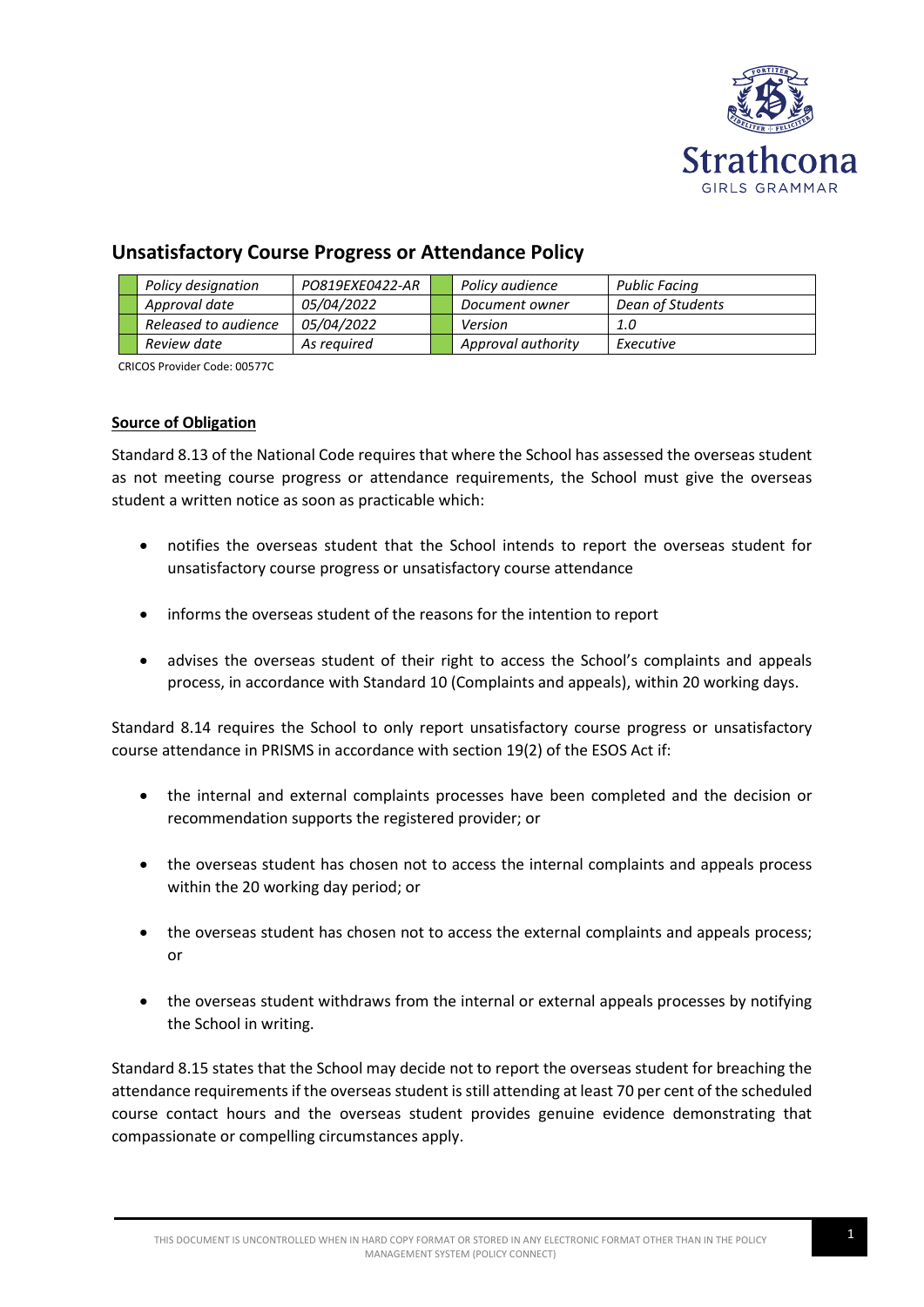

Standard 8.16 requires that the School must not extend the duration of the overseas student's enrolment if the overseas student is unable to complete the course within the expected duration, unless:

- there are compassionate or compelling circumstances, as assessed by the School on the basis of demonstrable evidence; or
- the School has implemented, or is in the process of implementing, an intervention strategy for the overseas student because the overseas student is at risk of not meeting course progress requirements; or
- an approved deferral or suspension of the overseas student's enrolment has occurred under Standard 9 (Deferring, suspending or cancelling the overseas student's enrolment).

Standard 8.17 requires that if the School extends the duration of the student's enrolment, the School must advise the student to contact the Department of Home Affairs to seek advice on any potential impacts on their visa, including the need to obtain a new visa.

## **Strathcona's Policy**

It is the School's policy to make all reports as required by the National Code and ESOS Act. Before making a report the School will follow the procedures in this policy.

#### **Student Has Not Met Requirements**

Where the School has assessed the overseas student as not meeting course progress or attendance requirements, the School will notify the student and their parent/guardian in writing.

# **Exception to Reporting**

The School may decide not to report the overseas student for breaching the attendance requirements if the overseas student is still attending at least 70 per cent of the scheduled course contact hours and if the overseas student provides genuine evidence demonstrating that compassionate or compelling circumstances apply.

#### **Compassionate and Compelling Circumstances**

The School will consider the following as compassionate and compelling circumstances:

• medical illness or injury of the overseas student or overseas student's close relative which requires hospitalisation or impedes activities of daily living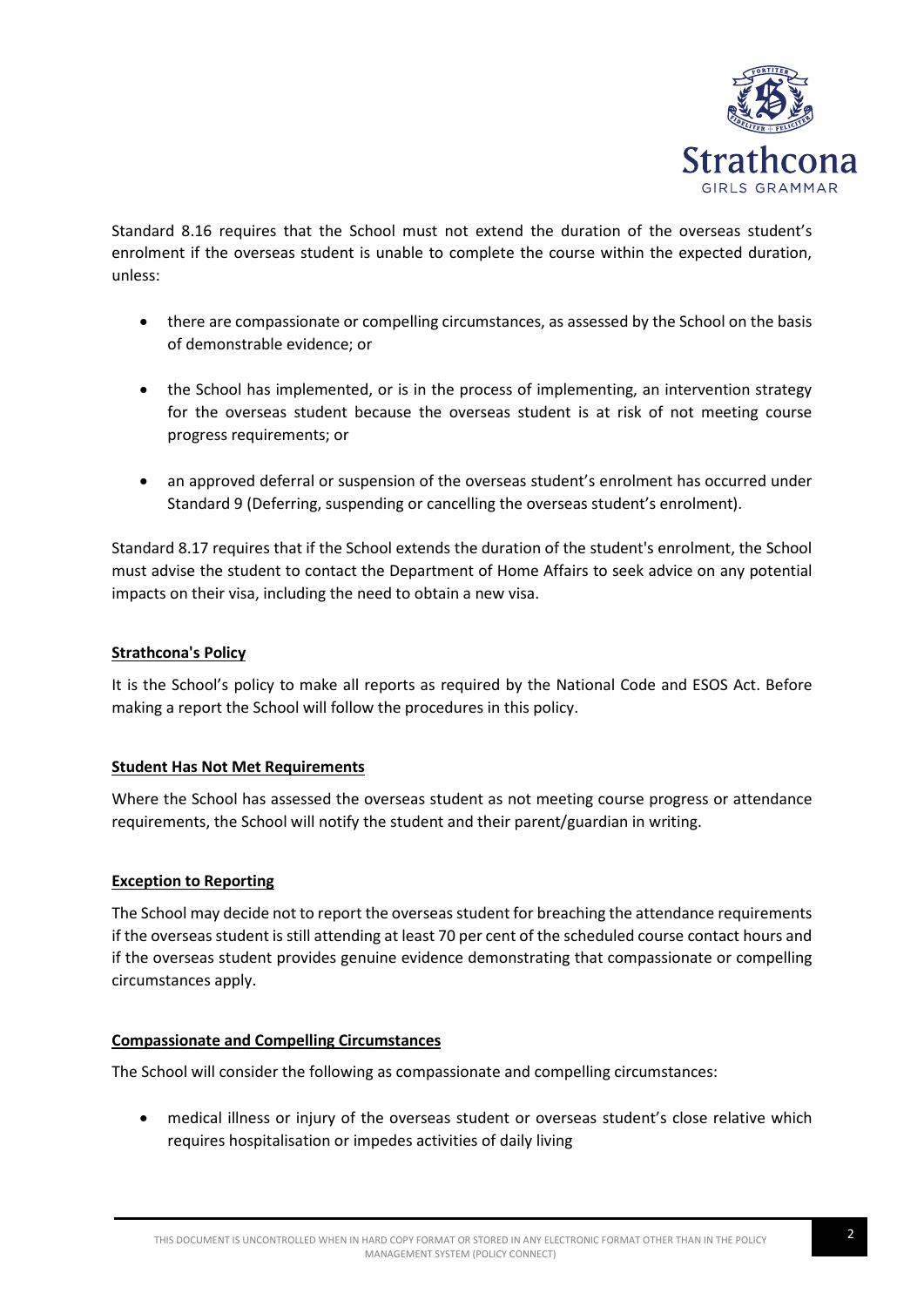

- a mental health condition of the student or a student's close relative that results in hospitalisation or functional impairment
- death of a close relative
- adverse experience that has impacted on the overseas student which could include:
	- being a witness to or victim of a serious accident
	- being a witness to or victim of a crime, natural disaster, or terrorism event
- major political upheaval or natural disaster in the overseas student's home country which requires immediate emergency travel
- inability to begin study in a program on the agreed starting date due to a delay in receiving the student's visa
- other compassionate or compelling circumstances at the discretion of the School.

# **Suitable Evidence of Compassionate and Compelling Circumstances**

In order for the School to grant the overseas student an extension or suspension of the School's course on the grounds of compassionate and compelling circumstances, the overseas student must provide the School with suitable evidence to prove compassionate and compelling circumstances. This may include:

- a medical certificate
- a note from a medical doctor
- a death certificate (when possible)
- a letter from parent or guardian specifying exceptional circumstances related to a family issue.

# **Extending Course Duration**

The School may decide to extend the overseas student's course duration for the following reasons:

- compassionate or compelling circumstances
- implementation of an intervention strategy for unsatisfactory course progress or attendance, or